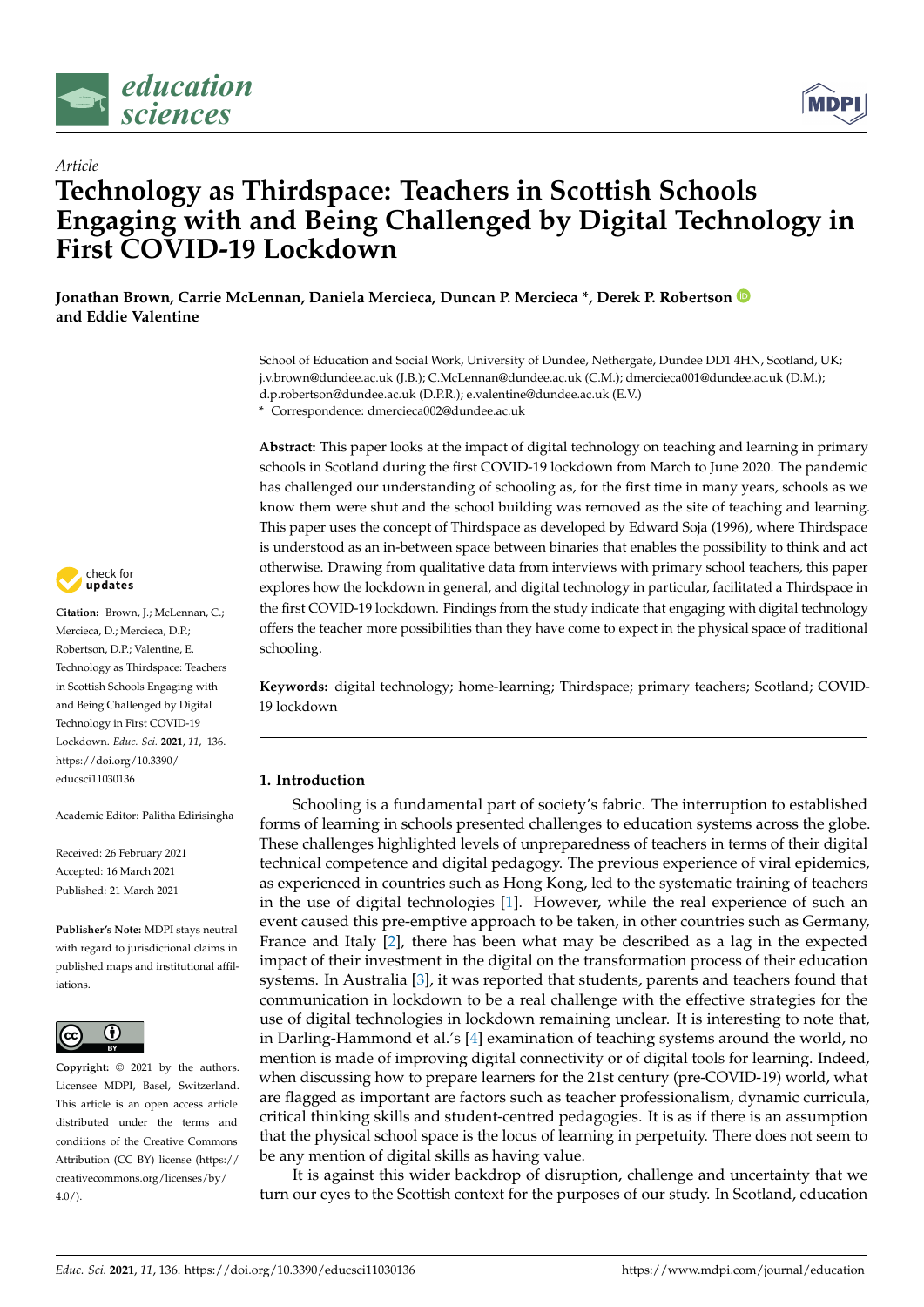has long been perceived and valued as key to social mobility and a means of promoting democracy [\[5\]](#page-13-4). This key role of schooling has been challenged by the COVID-19 pandemic as schools as we know them were closed in many countries. According to the United Nations Policy Brief [\[6\]](#page-14-0) in April 2020, 188 countries imposed countrywide school closures, affecting more than 1.5 billion children and youth (p. 2). This unique phenomenon has, over the period of COVID-19 restrictions, led to a renewed acknowledgement and appreciation of the role of schools within society, and of those who work in schools. However, in the initial period of lockdown in March 2020, educators had to wrestle with how to teach adaptively to meet the needs of all learners, having been plunged into a completely novel situation. According to Darling-Hammond [\[7\]](#page-14-1), adaptive teaching requires, "deep and sophisticated knowledge about learning, learners, and content" (p. 77); lockdown meant that an additional factor came into stark relief which was namely how to reach and interact with the learners when the physical school space was no longer available in the traditional way. Therefore, lockdown meant that the spotlight was focussed on the purpose of digital tools and spaces for teaching and learning. This lockdown-induced interruption to schoolbased learning in familiar physical spaces required, and expected, Scottish teachers to begin to use a range of digital communication and presentation tools so that teaching could be transferred online. For some teachers this was their first time engaging with digital technology for more than basic needs. The requirement to transfer teaching to this media was such that not only did Scottish teachers have to familiarise themselves with the technical functionality of tools such as Microsoft Teams or Google Classroom, but they also had to rise to the challenge of thinking about effective learning design and pedagogy in the digital space.

This paper focuses on the role that technology played during this time, but this needs to be seen within a discourse of teacher identity working in a context outside of a school building. We refer to the concept of Thirdspace as argued by Edward Soja [\[8\]](#page-14-2) to help us think about in-between spaces in binaries. The guiding question of this paper is: how did digital technology manifest as a facilitator of Thirdspace in COVID-19 lockdown?

#### **2. Methodology**

# *2.1. Aims and Subject of the Research*

This paper draws from a qualitative study that was conducted during the first COVID-19 lockdown in Scotland. We authors are part of a larger group of researchers from the School of Education and Social Work at the University of Dundee, all of whom were keen to capture the impact of this unprecedented event on the lives of children, their families and educators. We were 'curious' about what they made of their current experiences of work and the contribution of this to their thinking about what is valued in their work as a teacher or Head Teacher as they supported children's and families' learning during the lockdown. The wider project was led by the following research question: *What are primary school educators' experiences of teaching from home/in hub during the COVID-19 lockdown in Scotland?*

#### *2.2. Research Procedure*

A decision was taken to carry out qualitative research with teachers and Head Teachers working in Scottish primary schools. Such a choice was based on the knowledge of the kind of data that we wanted to gather, which gave detailed insights into the lived experiences of those agreeing to be interviewed. Starting from the second week of lockdown in March until June 2020, teachers and Head Teachers in primary schools in Scotland were invited through different social media platforms to participate in an in-depth interview to capture their lived experiences in real time. These online interviews were carried out through MS Teams.

The process of analysis of the interviews for the purpose of this paper can be visualised in the form of two spirals which seem to weave closer and closer together as they progress. These are constituted by our reading of Edward Soja [\[8\]](#page-14-2) and our growing awareness of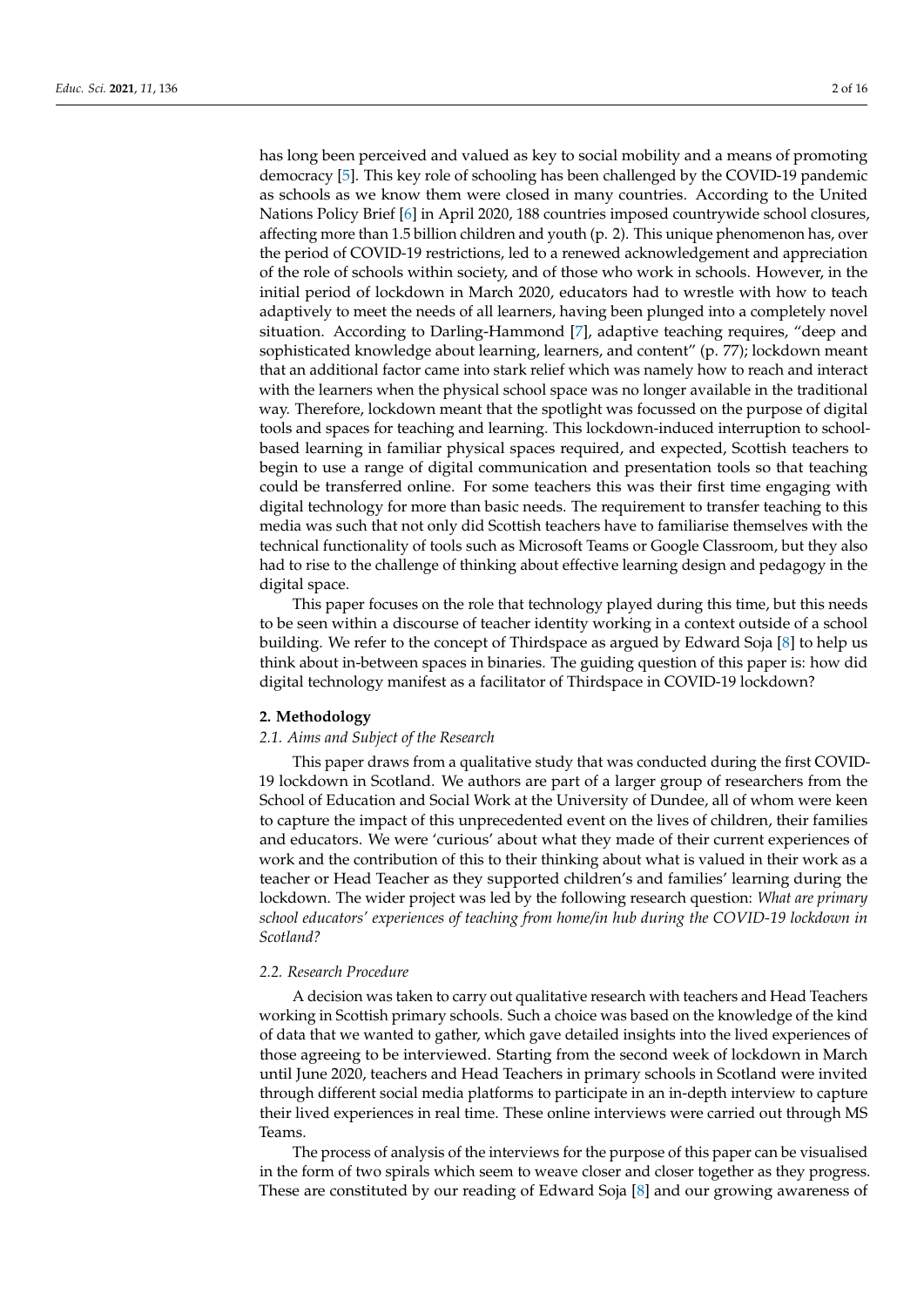the prominence of the theme of digital technology in the interviews we were listening to and transcribing. The authors of this paper embarked on reading about Thirdspace, while at the same time becoming more and more immersed in the data. As Hollway and Jefferson [\[9\]](#page-14-3) stress, "after a whole day working on the transcripts . . . (a process we often referred to as 'immersion') we would be inhabited by that person in the sense that our imagination was full of him or her" (p. 69). The authors met online several times to discuss their thoughts about the literature read and the interviews, and started to explore themes that emerged, following Hollway's idea that the significance of the interviews is not only "a property of the extract, but of the work it is put to do"  $[10]$  (p. 36). This was thus a theory-led thematic analysis [\[11\]](#page-14-5) based on the works of Soja [\[8\]](#page-14-2), where both theory and interviews were 'speaking' to each other while at the same time challenging each other.

#### *2.3. Building a Research Tool*

The nature of the research question did not lend itself to an organised survey leading to statistical analysis. Since we sought the perceptions and meanings created of the events that were unfolding and their impact on participants, an in-depth interview was the preferred method of collecting this information. Following discussions with the wider research team, ten questions were chosen to guide the interviews, and all interviewers worked with the understanding that this was to be a conversation. Indeed, interviewers reported that most participants needed little prompting as they were very articulate and fluent. Some participants reported that they welcomed such conversations and thought that it gave them space to pause and reflect on what they were engaging with in unique times, a chance to take stock on all that they had accomplished in a short span of time and under intense pressure.

## *2.4. Characteristics of the Research Group*

More than sixty primary school teachers and Head Teachers volunteered to participate in the project and were interviewed. The respondents volunteered themselves as participants and all those who did, and who fit the parameters of working in primary schools in Scotland, were accepted. The research group did not seek a representative sample of educators which was distributed according to certain criteria. This was because, although cognizant of the large variety of contexts in which Scottish schools in different geographical and socio-economic areas function, we were not seeking a sociological understanding of their experiences, as much as we sought the educators' personal thoughts about these experiences. We do not claim to be able to generalise our findings to represent the experience of all primary school educators. As Wendy Hollway [\[10\]](#page-14-4) suggests, "generalizability... [in this kind of research] . . . has to be established according to theoretical rather than statistical principles" (p. 16). In the Rogerian sense of what is most personal is most general [\[12\]](#page-14-6), we believe that the issues emerging from our process of analysis are generalisable conceptually and theoretically. We have had several reports in our online seminars about this project that viewers have resonated with the participants' expressed thoughts and feelings.

We feel the need to clarify that the interviews were reflecting the experiences of participants who were willing to share their story. It should be noted that there are others whose stories may not tally. Yet, there have been many who have 'recognised' our interpretations and analyses, "that is, the sense that we made out of them can be shared through the subjectivity of others" [\[9\]](#page-14-3) (p. 80) "Our work, as well as being theoretically led, is solidly empirical in the sense that supporting and challenging evidence is available" [\[9\]](#page-14-3) (p. 80).

## *2.5. Research Ethics*

Ethical clearance was sought and given by the School of Education and Social Work at the University of Dundee. High in our consideration was the awareness that this was rather a stressful time and that our research should not in any way add to pressures on interviewees. Voluntary participation was key, and when educators expressed interest in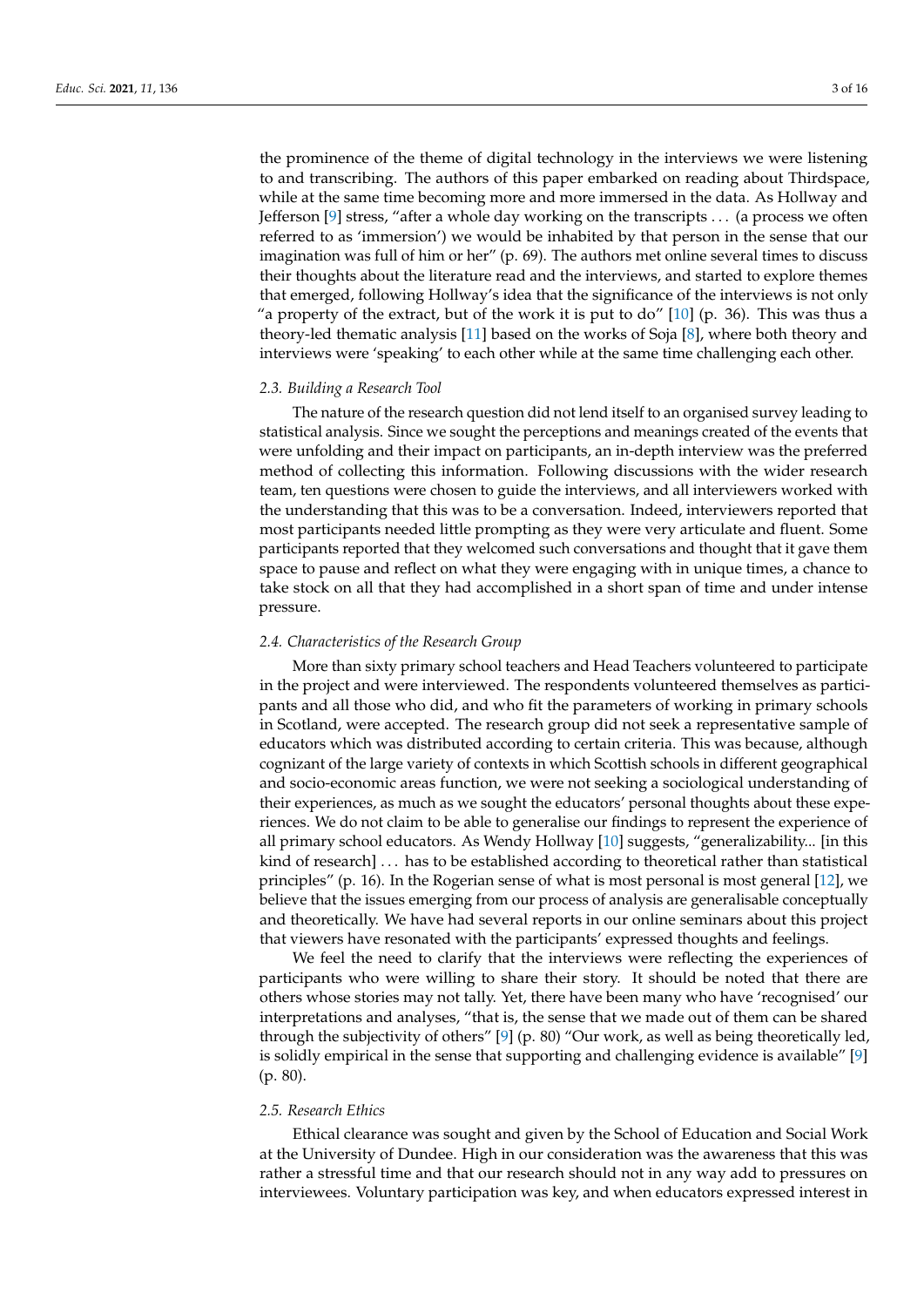participating, the interviewers took pains to ensure that the time of the interview suited the many claims on the participants. The interview questions were also placed on an online survey tool for those who were keen to participate but felt that they could not find an hour to be interviewed. A few educators opted for this online survey. Besides this, confidentiality and anonymity were naturally very important, as we made sure not only that identifying information was not divulged, but also disguised information of third party persons, places or events which were mentioned.

## *2.6. Limitations of the Study*

The urgency of starting the research project as soon as the lockdown in Scotland commenced meant that the teachers were invited to participate through social media. We are aware of the possibility of these respondents presenting as models of hard work and enthusiastic professionalism. We have mentioned elsewhere that these need to be seen as experiences of people willing to share their story and that there are others whose stories may not tally. The voices of these teachers are not captured in our research. A longitudinal study on the impact of the pandemic restrictions on teachers and teaching may capture the narratives of those whose life journeys have been affected significantly.

#### *2.7. Theoretical Framework*

The data was analysed through a theory-led thematic analysis [\[11\]](#page-14-5). This paper understands teachers' identities as multi-layered, complex and continually becoming(s). Yet, in this unprecedented event, which happened with very little warning, teachers were forced to make numerous changes over a short time. Elsewhere, we outline the toll such changes had on teachers and others [\[13](#page-14-7)[,14\]](#page-14-8). In this paper, we focus on "the change process [itself], and in particular when a person is in between two identity constructions: when they are neither one thing nor the other" [\[15\]](#page-14-9) (p. 286). This 'change process' often is uncertain and dilemmatic in nature. Change processes allow for "in between spaces" [\[15\]](#page-14-9) (p. 2) to reside in the "overlap and displacement of domains of difference" (p. 2). Difference is often produced through thinking that occurs in binary opposites, with our teachers trying to come to terms with the change from teaching pre-COVID-19 and teaching during COVID-19.

Thinking in binaries does not allow "both/and also", what Soja [\[8\]](#page-14-2) (p. 5) refers to as Thirdspace. He seeks to acknowledge Thirdspace and invites us to follow suit, as Thirdspace allows for creative combinations and restructuring of ideas that can provide new alternatives to binary thinking [\[2\]](#page-13-1) which is often oppositional. In particular, when structure and agency are seen as 'both/and also', this allows "our understanding of selfidentity/social-identity mutual construction" [\[16\]](#page-14-10) (p. 286) to be viewed in a new light. The acknowledgement allows possibilities of thought which are otherwise stunted—thus the act of acknowledgement is powerful and can even be liberating. It disturbs the established to and fro of the binary. Soja draws upon Foucault's term 'heterotopia' [\[8\]](#page-14-2) (p. 145) to describe the Thirdspace as 'other', as a space that is disturbing, intense, incompatible, contradictory or transforming. Heterotopia is a "thirding-as-Other" [\[8\]](#page-14-2) (p. 5), 'a more space', 'an added space' 'a different space' than what we 'normally' understand and live by. Soja's words capture this: "set aside the demands to make an either/or choice and contemplate instead the possibility of both/and logic" [\[8\]](#page-14-2) (p. 5). We can think of Thirdspace as a space that allows us to "draw selectively and strategically from the two opposing categories to open new alternatives" [\[8\]](#page-14-2) (p. 5). The application of Thirdspace theory to the digital realm was proposed by Potter and McDougall [\[17\]](#page-14-11), who posited that websites and online spaces could act as "a negotiated and contested area in which meanings are made and shared, some of which may relate to encountering new knowledge, learning or developing new skills and dispositions," (p. 7). This study is situated within this definition, where contradictory and opposing categories (First and Second space) can work together to generate new knowledges [\[18\]](#page-14-12) (p. 42) and extend beyond these spaces.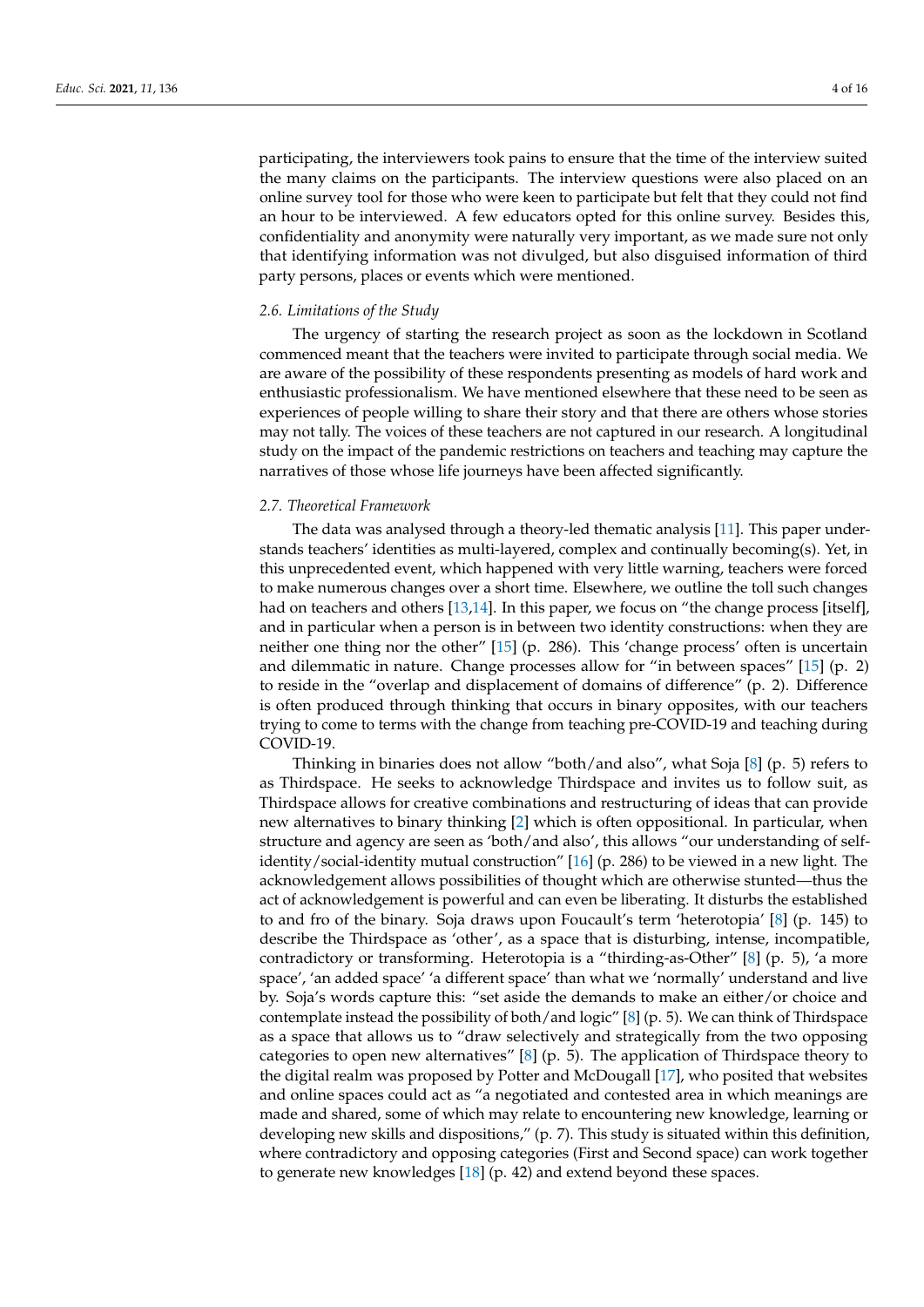The school lockdown brought to the forefront several binaries which have structured teachers' lives, for example personal and professional, school-time and home-time, teaching and learning. We argue that the lockdown allowed for a third space to emerge, a space where 'everything comes together' [\[8\]](#page-14-2) (p. 56). Technology has been hailed as a saviour in this scenario, as enabling processes which would otherwise have abruptly stopped. This paper problematises this view of technology within a number of binaries. Through the concept of Thirdspace we think about the possibility of re-imagining (and inhabiting) an alternative space for primary teachers working with technology during COVID-19 school lockdown.

# *2.8. Context*

Digital technologies in education have long since played a part in the discourse surrounding the transformation of Scotland's education system. Scotland was one of the first countries to develop a national intranet (Glow) for all teachers and learners. This national intranet, started in 2006, has long since been at the vanguard of digital technology's efforts to become embedded in the "habits of the mind, habits of the heart, and habits of the hand" of Scottish teachers [\[19\]](#page-14-13) (p. 59). Even though this initiative has cost upwards of £69 million [\[20\]](#page-14-14) and was also the recipient of the internationally coveted George Lucas Award in 2008 [\[21](#page-14-15)[,22\]](#page-14-16), it is a platform that has, until very recently, struggled to play its hoped-for part in the digital transformation of teaching and learning in Scotland. Recent years have seen the range of services offered to teachers and learners by Glow improve. Yet, questions remain about how their effective use have become central to the practice of teaching and learning in our schools. Indeed, the recent Enhancing Learning and Teaching through the use of Digital Technology Strategy noted that "despite the pervasive nature of digital technology, its benefits are not always fully felt within our education establishments" [\[20\]](#page-14-14) (p. 3).

It is interesting to note that although it has been four years since this strategy paper, these concerns are still being raised. In the recent report by the Scottish Government's International Council of Education Advisers, it was stated that it was felt that there were still "students and teachers with insufficiently developed digital skills" [\[23\]](#page-14-17) (p. 8). The report acknowledged that there had been recent national developments to begin to positively address this ongoing issue and stated that, "there is now a need to exploit the potential contribution of interactive digital pedagogies for the various purposes of the curriculum" [\[23\]](#page-14-17) (p. 10).

On 20 March 2020, schools in Scotland were closed to students unless they were classed as vulnerable or children of key workers, in which case they would be allowed into "hubs" to be supervised, although their class-based learning would be carried out at home. The Education Minister announced on 19 March that children's education would continue via distance and online learning with as much continuity as possible [\[23\]](#page-14-17). It was another month before Scottish Government gave further information [\[24\]](#page-14-18) in relation to the school term from April to June. This statement indicated that there would be ongoing guidance in relation to working digitally, support for teachers, and equity of support for home learning and children with Additional Support Needs. It was clarified that parents would not be expected to engage with their children's learning formally nor to act as teachers. The nature of the educational infrastructure in Scotland meant that this could be interpreted and enacted differently at local authority and school level.

#### **3. Results**

Three themes are developed in this section.

## *3.1. Theme One: Knowing—Not Knowing; Valuable—Not of Value*

As mentioned earlier, the use of technology has been growing steadily in education. The data points to a pre-COVID-19 state where groups of teachers had various attitudes towards the inclusion of technology in their teaching. Respondents referred to these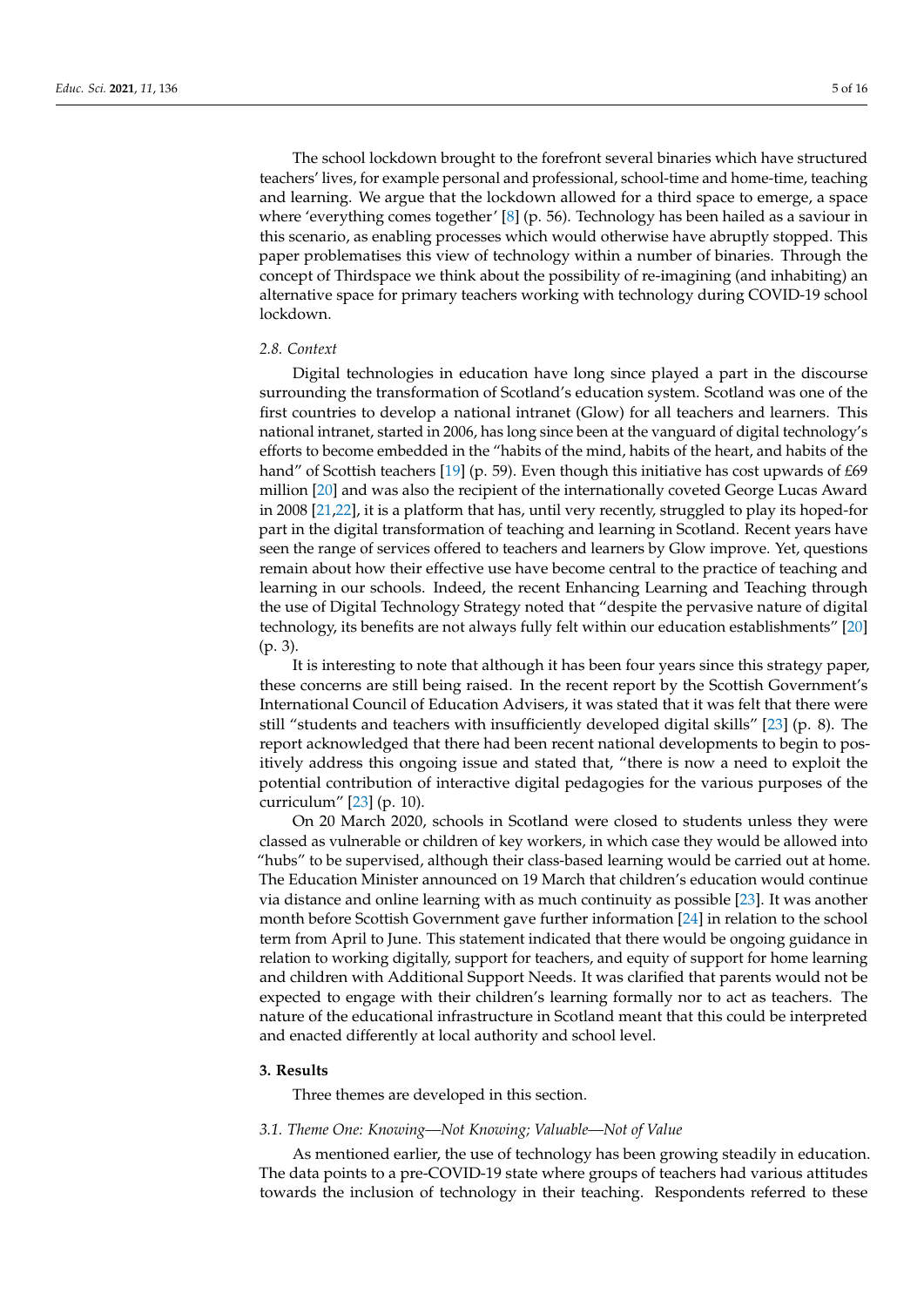attitudes in themselves and their colleagues in terms which were rather polarised. Their responses also indicated a linear progression within their own thinking about technology, referring to tensions about not knowing and not valuing technology enough.

One teacher, a technology champion in her school, had, prior to lockdown, been offering weekly support to her colleagues with their technology issues. She reported that over three years she had only had a handful of people going to her for support. She felt that her colleagues did not value technology and did not put in enough effort to know more:

This is my third year in this current school, and I spent those three years up until the last week before school closure having those colleagues tell me that they are not interested in digital literacy, they hate it. I provided a drop-in session every week and in three years, I had three people come, so every Wednesday after school I spent time in ICT suite offering to help them train them because they all said that they were being deskilled. I was demotivated by that whole kind of scene in my in my setting. So that's completely changed with the schools' closure. And, uh, my days I can hear my phone and my iPad, my school laptop, my own laptop, and it literally starts about 7:30 in the morning. Ding Ding, Ding, Ding and I can be sorting out problems until 11:00 o'clock at night, and I mean my steps have gone from thousands to less than 1000 . . . I've been so busy in this lockdown.

During lockdown, technology use increased dramatically. It became the sole medium through which teaching took place. The interviews show that many teachers were experiencing a rather steep learning curve with this medium and that many were struggling. It became a new source of stress that technology became the new interface through which teachers were deemed as 'good' or otherwise. The interviews reflected how teachers were constructing themselves and their colleagues in a discourse of competence.

Several teachers felt under pressure because their work now was directly accessible to the parents, where previously this used to be mediated through students. Now that everything was online, and young children needed parental support to access work, teachers felt their work was 'scrutinized' by parents:

you just do so much of teaching just off the cuff and, you know, my activities and learning experience are all planned but you don't plan everything you say until it comes out your mouth, whereas I'm very aware that parents are just seeing it online, like everything that I'm doing and putting out as being utterly scrutinized by some quite demanding parents. So, I am very aware of what I'm sending out, that it's got to be good.

This has influenced parental perceptions and constructions about teachers. Some Head Teacher respondents reported becoming aware that their teachers were now being gauged by parents differently:

What's been interesting to me as the headteacher and what I've learnt is the members of the staff team who are very good practitioners on the ground aren't necessarily coming across like that in the digital world. So I've had lots of wonderful messages from parents saying, 'Mr X is amazing, or Miss X is like this, she's brilliant', and I'm actually like, do you know what, in the classroom, their practise isn't matching the level of praise that they're receiving now publicly. Whereas I have some really good classroom practitioners who are very experienced, who know the curriculum inside out, and who will do their very, very best by their children, but in terms of their ability to be able to cope and operate with Teams and upload work, isn't matched, and so I have parents emailing in saying, 'I'm not getting this from that teacher, I'm not getting that'.

Such comparative thinking was also reflected in the teachers' interviews as they constantly compared face-to-face to online teaching, thus pointing out another binary. One teacher described that she no longer benefits from the instant reaction of her students and feels that she engages in more explanatory teaching because of this lack. We need to point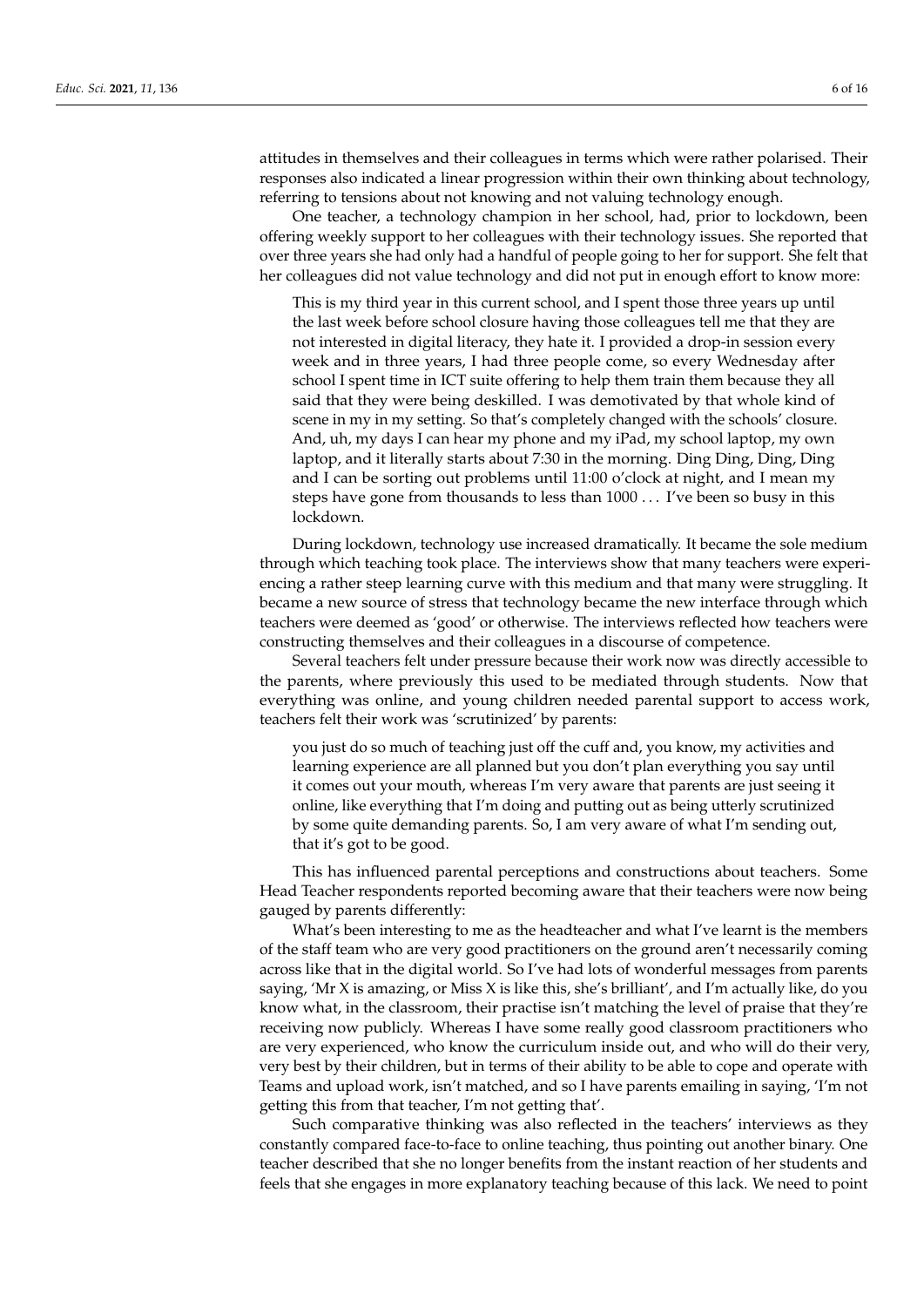out that, in the first lockdown, many schools in Scotland were following regulations which did not allow live online interaction to take place.

I think it made me realize how much I assume that the children know without it being explained, I think you get to know your class so well that they know what you mean in a way that parents don't. So, I think, OK, well, that explanation would have totally sufficed in the classroom, and it's not at all, you know, I've had to really think about how I explain things and how I word things. I realize how much I rely on instant feedback from the children. Because you get feedback, you know, a hundred times a minute in the classroom and by their faces and you don't have that at all when you're saying 'work this out on MS Teams' and then you're just left...

Several issues can be raised here, but certainly there is a need to question how technology was being used. Some teachers reported that after using technology for a while, it seemed to become

really stagnant, so I'm finding online teaching very repetitive, and that's not how I am day to day in a classroom. I'm usually always thinking of new things, new ideas, so I've sort of challenged myself . . . Trying to do teaching videos as well. Nothing live".

There was also a reported difference between schools who had been engaging with technology prior to the lockdown and those who had not. Some teachers reported that their teaching had embedded technology across the whole school. Students were given tablets, and these were taken daily to schools and are used as part of their learning. The following quotation taken from an interview carried out only a few days into lockdown captures the almost natural flow to online teaching and learning: "I've already put my students into groups and I've assigned them books so that I can lead on my comprehension, I can set them task comprehension related to their books. Not all teachers are going to be doing that [in other schools], they don't know how to". The following quotation reports a very different perspective to the last:

I've heard a lot of people say that it is a waste of time teaching P1 [children aged 5 years] how to login and how to use a computer. I've had really good friends that have taught P1 and have removed all digital technologies from the classroom because that's not what P1s should be doing . . .

## *3.2. Theme Two: Teachers as Parents–Parents as Teachers*

Teachers and Head Teachers were asked about how they were experiencing the lockdown, and how they balanced working from home and caring for their families. The binary between the professional and personal/familial was challenged by restrictions imposed because of the COVID-19 pandemic and these boundaries were sometimes completely permeable. This was one of the factors which contributed to our growing appreciation of the impact of the school building on the running of the school, and the impact of the lack of it during lockdown. Teachers reported that not being in schools had an impact on them, even changing what had prior claims to their attention: 'when I am in a classroom, I do not answer a text message from my son, when I am in my kitchen, I do'. Geographical spaces imply distances and proximity, and this was a crucial factor in schools' closure. Students were not directly in front of teachers in classrooms but were at a distance (in their respective homes) online. Changing territorial lines produces new territory and what was once familiar is made strange. This second section concerns how teachers re-negotiated their lives and especially the demands made by technology on their time and/or attention [\[25\]](#page-14-19).

It was evident that many teachers' personal lives and stories were being juxtaposed with their online presence. Many teachers reported that they felt very stressed:

It was, I have to say it was extremely stressful, the first Monday, Tuesday, Wednesday the adrenaline kicked in but, of course I have a daughter who's immunesuppressant so, you know, it's been a big worry about what my role has been to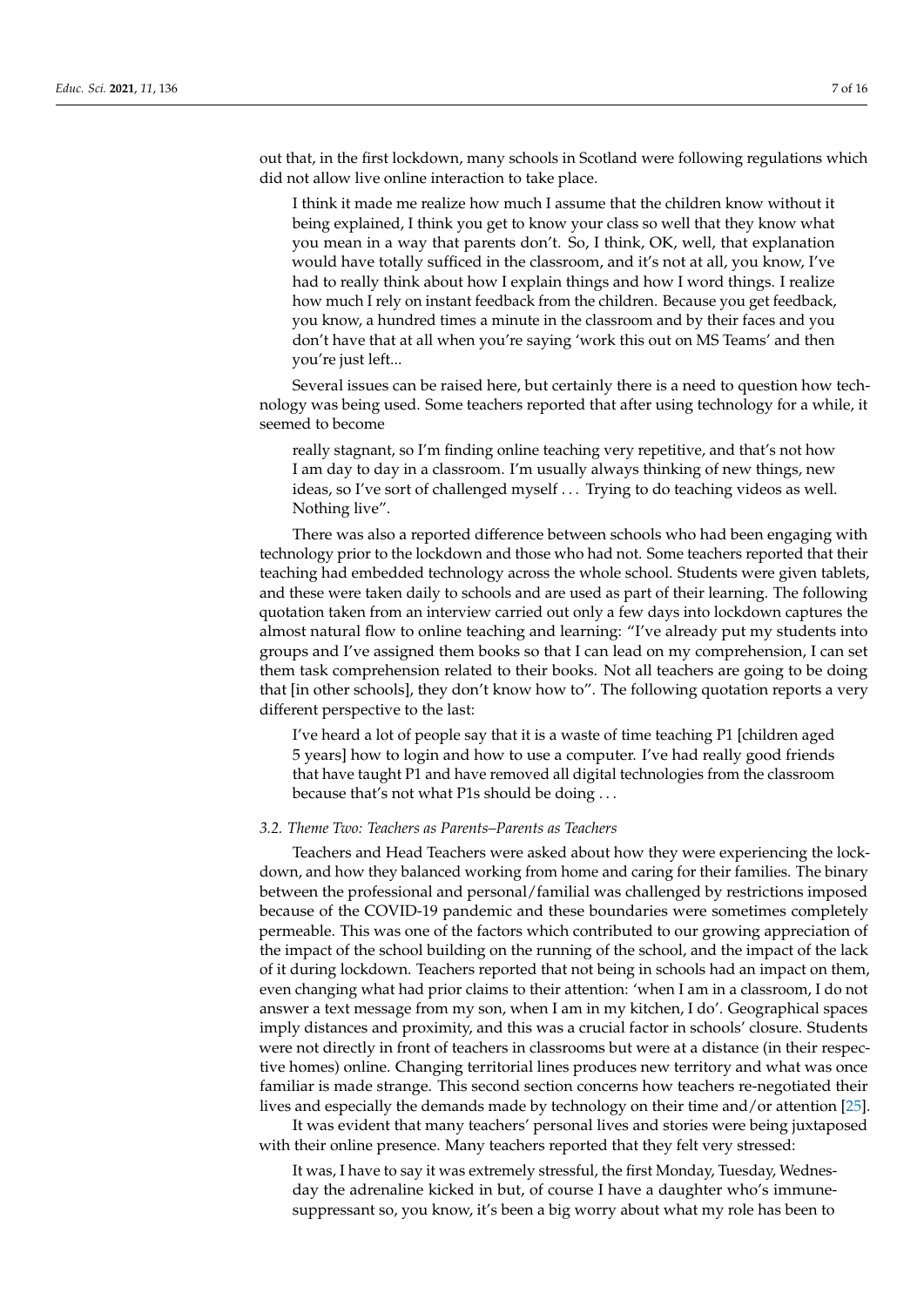not take anything home to her. My husband and my son are, and my daughter, because they are in their 20s my children, they have all been furloughed. It's like they're coming to terms with being at home but I'm still working, you know. My son is a typical 21 year old and you know, wanting fed and attention and he gets bored so, you're trying to work down here and they are rambling about and interrupting, you're stressed enough with what's going on and the general situation and then they are interrupting every 5 min and you are trying to get, your head around how can I help vulnerable children ... it's, it's not great. It's not a great situation.

Many teachers spoke of moving their family lives and timetable to fit around their working hours; this was evident with teachers who were parents and carers of young children. "I keep my kids up later so that I can do work in the morning". Teachers recognise that they are getting to spend more time with their families and enjoying the moment:

in some ways it's lovely because I'm at home and I never get to be at home as well as teaching, I teach and I also tutor four different kids a week and I coached gymnastics two nights a week, so normally I'm really busy and I'm never in my house. I mostly I leave for school at 7:00 in the morning and because of either tutoring or gymnastics or children's activities. I'm generally not home for my tea till after 9, so it's actually been really nice to have more time in the house. Working-wise, it's challenging because it's a small house and my husband's also working from home and he's very noisy. Skype calls pretty much all the time and I've got two children who are also needing time and attention.

Some Head Teachers had to intervene and support teachers directly to help them reduce stress since they felt the need to be constantly online:

I had one member of staff say, she went online just to check one piece of work that she knew was coming in and then suddenly she said, you know, 'It was six o'clock I went on and it was half nine before I came off'. You have to keep reminding, you know, 'You don't need to be on all the time. You know your time to be online is this time'.

Given that the data are from teachers' lived experience, the following idea emerging from the data intrigued us. Teachers who were parents reported that home-schooling their own children was very challenging. They seemed to differentiate their teacher role from their parental role, thus separating the home-space strictly from the school-space, another binary with strict boundaries. However, the ease of access brought about by technology during the lockdown tested and blurred the divisions that both teachers/parents and children were accustomed to. Some teachers reported they had never acted as teachers to their own children:

as a parent myself, I never forced my children to do homework because I thought that they did enough at school, at home they were learning life skills... they were learning other things. And if they wanted to do it then I would support them, but I would never pressure them. But now. That's come back to bite me right in the behind. Because my kids are like... no, I'm not doing it... I'm not at school . . . The worst part is trying to get them to do work, especially the older ones because they don't understand the gravity of what's going on.

In most of the interviews, teachers and Head Teachers were very quick to empathise with parents of the students they teach. "You can't force parents to do that. I know myself being a parent that it's really tricky. Trying to manage four kids! It would be tricky trying to manage even one kid especially if you're not au fait with technology and using these types of things. It's really, really hard".

Very often we speak of teachers and parents as opposing binaries. Yet from the data, we could see an in-between emerging: teachers as parents and parents as teachers. The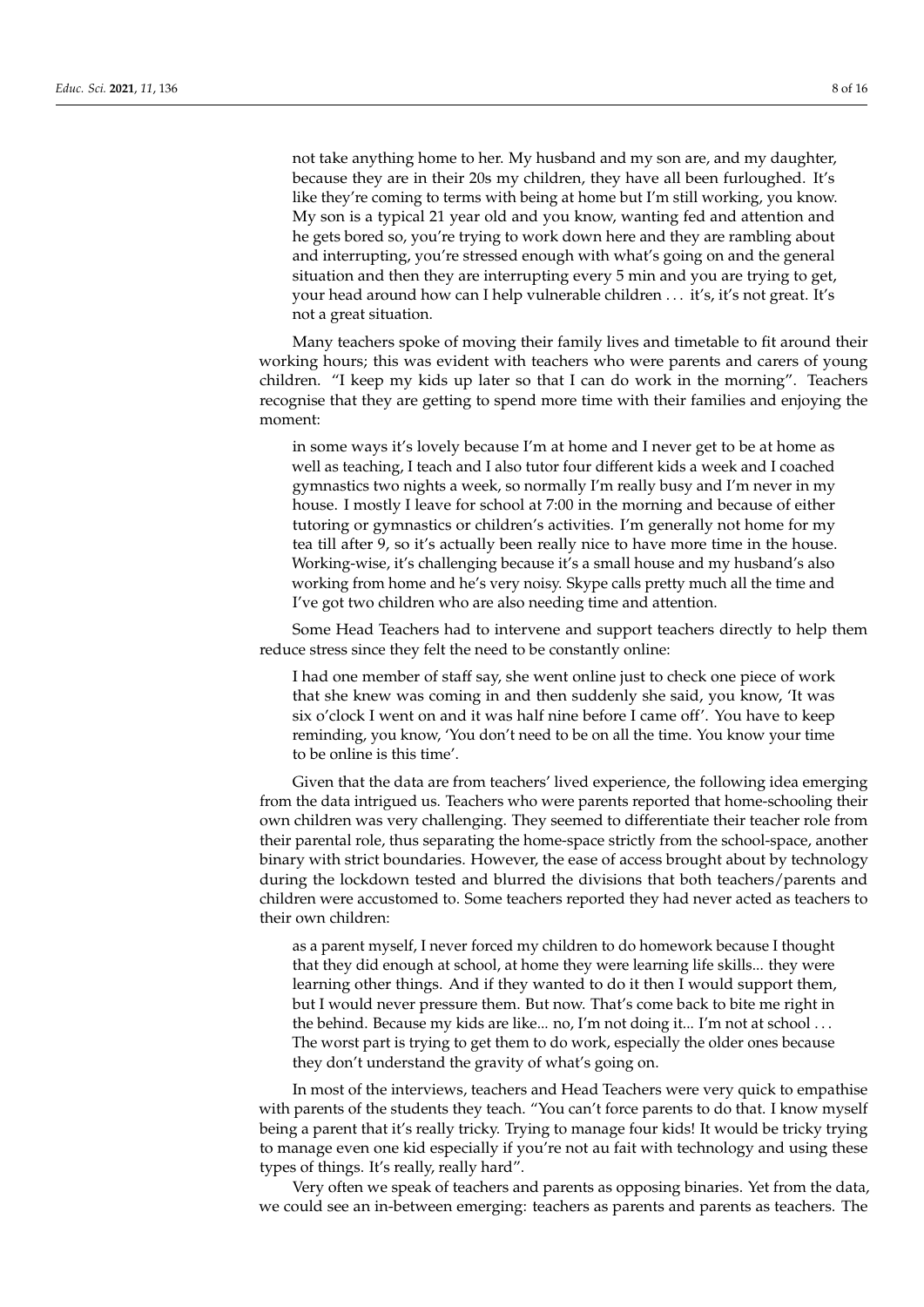very distinct identities were blurred through online engagement. Many teachers who were also parents reported being exasperated with some interactions between their own children and their children's teachers. Some also reported learning from these parental frustrations and trying to modify their own teaching practices accordingly: "I think because I've got my own children at home as well, some things that their teachers are doing are really annoying me. For example, I'm trying really hard to answer emails quickly– my daughter wrote an email to her teacher eleven days ago and didn't get an answer until today that was annoying. So, I'm trying to not do the things which are annoying me as a parent".

Some of the teachers were aware that particular teaching materials uploaded online created complex situations for parents as they had to mediate learning. One teacher called parents "surrogate teachers" saying that "what's harder has definitely for been parents ... They're quite clearly struggling". On the one hand teachers were aware that parents were needed to mediate teaching and learning, but on the other hand they were reluctant to put pressure on parents and impact on their parental relationship with the children: "Honestly, they need to be parents, that's all. We are not expecting them to be teachers. We're not. We don't want to. I don't want to. I don't want parents feeling pressure or stressed or getting upset . . . they've got enough to contend with". Some teachers were actually asking: "As a school, what's our role as a school? To prepare children for life and work and learning' but you know, do we really prepare, prepare them for life?" Some teachers were arguing that maybe during the lockdown children should be learning basic skills, "taking this time to learn to cook and learn to budget and you know, so, you are actually looking at literacy and numeracy which of course will always be important, but suddenly the other subjects that are maybe, you don't have time for in the curriculum are coming to the forefront and you are actually seeing a greater value in them". Many teachers offered support to parents. Some teachers decided to do family learning tasks, where all the family were involved on a learning project, for example exploring animal habitats. Other developed online materials specifically for parents:

I've got a channel just for parents, which is just all about inspiration and hopefully I am answering questions about teaching and how I do things in the class, but well. In the hope that parents will absorb that and copy you, yeah? I've recorded myself, you know, even just reading stories, even recorded reading stories and. And hopefully you know that is helping parents to teach their children about reading and books . . .

# *3.3. Theme Three: Learning New Concepts–Consolidating Concepts*

One of the tensions emerging from the data centres on teachers' understanding of teaching and learning during lockdown, what they perceive to be achievable using digital tools, and what is achievable within the restrictions imposed on use of digital tools by the educational hierarchy. This manifests as a tension between introducing new learning concepts or consolidating concepts that children had learnt prior to COVID-19, with one teacher reporting "we've been told to just be going over learning that they've already done this year rather than learning new concepts because they are not really able to do that on their own. So we've just kind of been doing learning that they've already done but trying to challenge them at the same time".

Some teachers were not certain that their use of technology could be conducive to new learning:

It's a mix, really. I think we haven't quite got the pedagogy right at all, and I don't even think that I do, so I would say right now that is definitely more challenging, how to do this in Technology. But I think everybody still trying to get their heads around how to teach this remotely. Because you can't really... we can't record a lesson and then send out to the pupils. You can do a video and then post it, but then it's not interactive for the kids. They can't really ask questions. so I don't think we've got the pedagogy right for remote teaching. In my assignments, I'm trying to make it very simple. Pointing them in directions of an online game, or,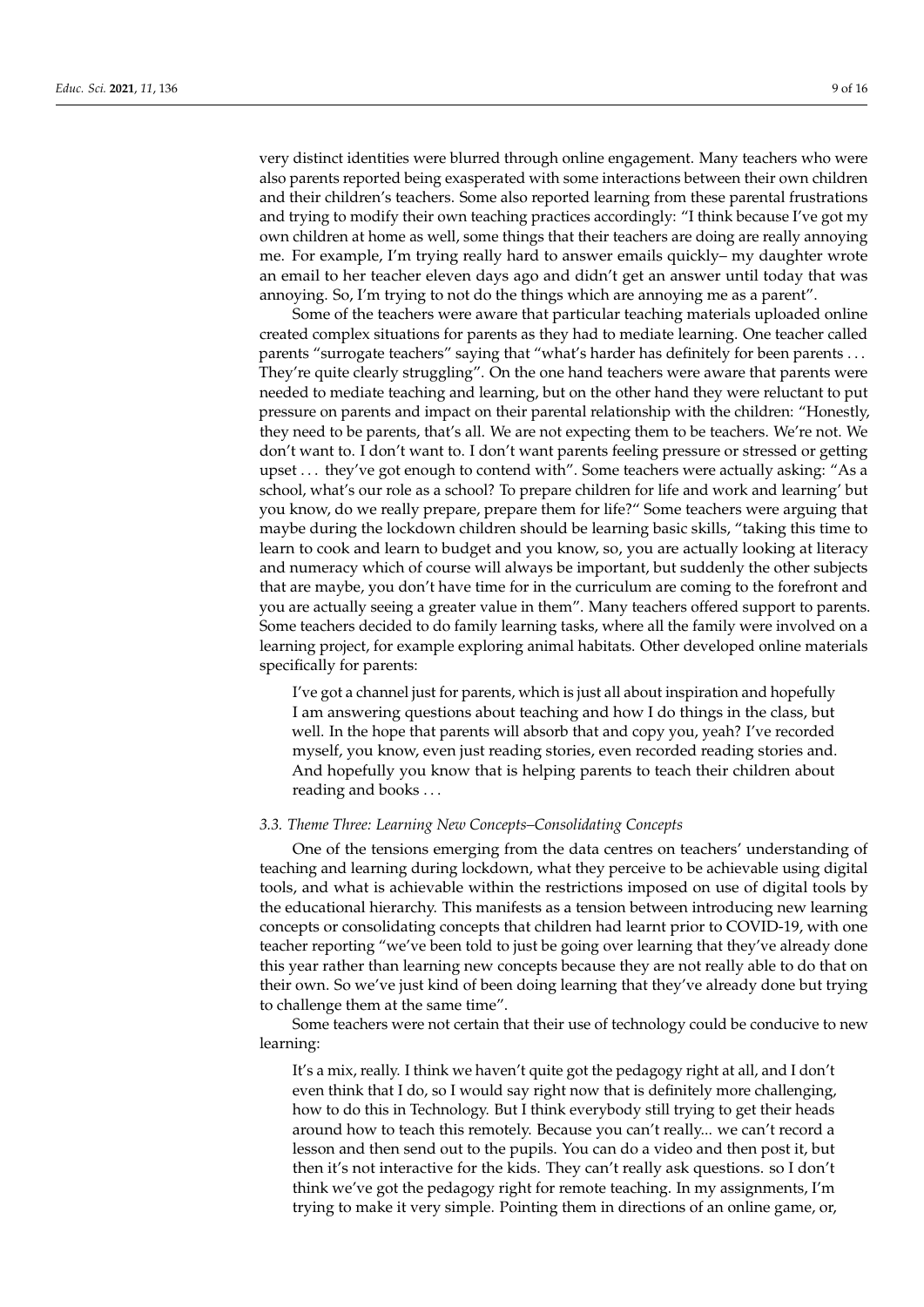you know, unplug and go and play. But when you are depending on the parent in order to interpret what you've written it's difficult.

This previous comment alludes to the issue of learning new concepts being exacerbated in the first lockdown due to restrictions imposed by the educational hierarchy. Due to General Data Protection Restrictions (GDPR), to concerns about teacher workload, and about what was achievable beyond the physical school space, constraints were imposed; synchronous online sessions were not widely permitted and, where they were allowed, children's cameras were to be switched off. This meant that teachers were limited in their use of digital tools:

When we first got set up, I had assumed, 'Great, I can start doing group work and maybe have 4...6 kids at a time and do a discussion... have a proper lesson because they need that collaborative learning—oh it's such a loss. But Council rules are that there's absolutely completely no way, we are not allowed to video contact children, and presumably it's from a child protection point.

Other teachers reported being concerned about the loss of immediacy and connection because of these restrictions. The importance of responsive feedback and mediation were highlighted, and fear expressed about the impact of their lack on children's motivation and mastery of learning. The following comment reflects these concerns in a teacher who tried to mitigate them by tracking pupil's engagement:

You think of all the all the assistance we provide for them in school. It's all gone. They don't have an adult near them. They don't have a wee friend to ask. They don't have any collaborative learning, which is just the pits, and they're just.... the [attainment] gap is just going to become a chasm... I don't think I've really changed much in terms of the learning and teaching aspect, only because I'm just going to do the same lesson, but we will record it. And then, you know, pretend there's chat even though there's not chat, kind of thing. But then maybe don't know which of these children are actually tuning in. Yes, I do know my views are high because on YouTube it does tell you the numbers, but I don't know... it could be one kid watching the film 65 times.

Given the restrictions placed upon the application of the digital tools, some respondents felt it was particularly restrictive for teachers who felt they needed to engage more directly with their children due to the skill/knowledge being developed or the age of the children. This comment applies to the youngest school-aged children (age 5):

The most challenging thing is writing. There's always this kind of... I don't know whether it's perceived pressure or stress to get children writing, and that's a really, really hard thing to kind of balance with play-based learning in the class anyway, because traditionally we would be setting the kids down to write every day, or at least every week, or would be practising handwriting. And I can't see children's pencil grips. I can't see them, you know, to encourage them to start at the edge of the paper, or if their letter formation is the correct way. Those are things I kind of worry about at the back of my head because they're so difficult to unlearn . . . And you know, I'm trying to kind of calm myself down about that whole writing. And can they, can they hold a pencil properly, can they form the letters properly? Can they spell properly? Can they write a sentence? Can they write on the line? Don't know.

Some teachers attempted to carve out spaces for new learning as a response to calls for differentiated teaching. They reported trying to find ways of working round restrictions and indeed sometimes paid lip service to these guidelines. The following comment reflects a teacher's thinking about how she could respond to children's saturation with learning consolidation. She thinks it possible to work around restrictions and use what she can within the digital space to teach new concepts, almost Foucauldian in her transgression: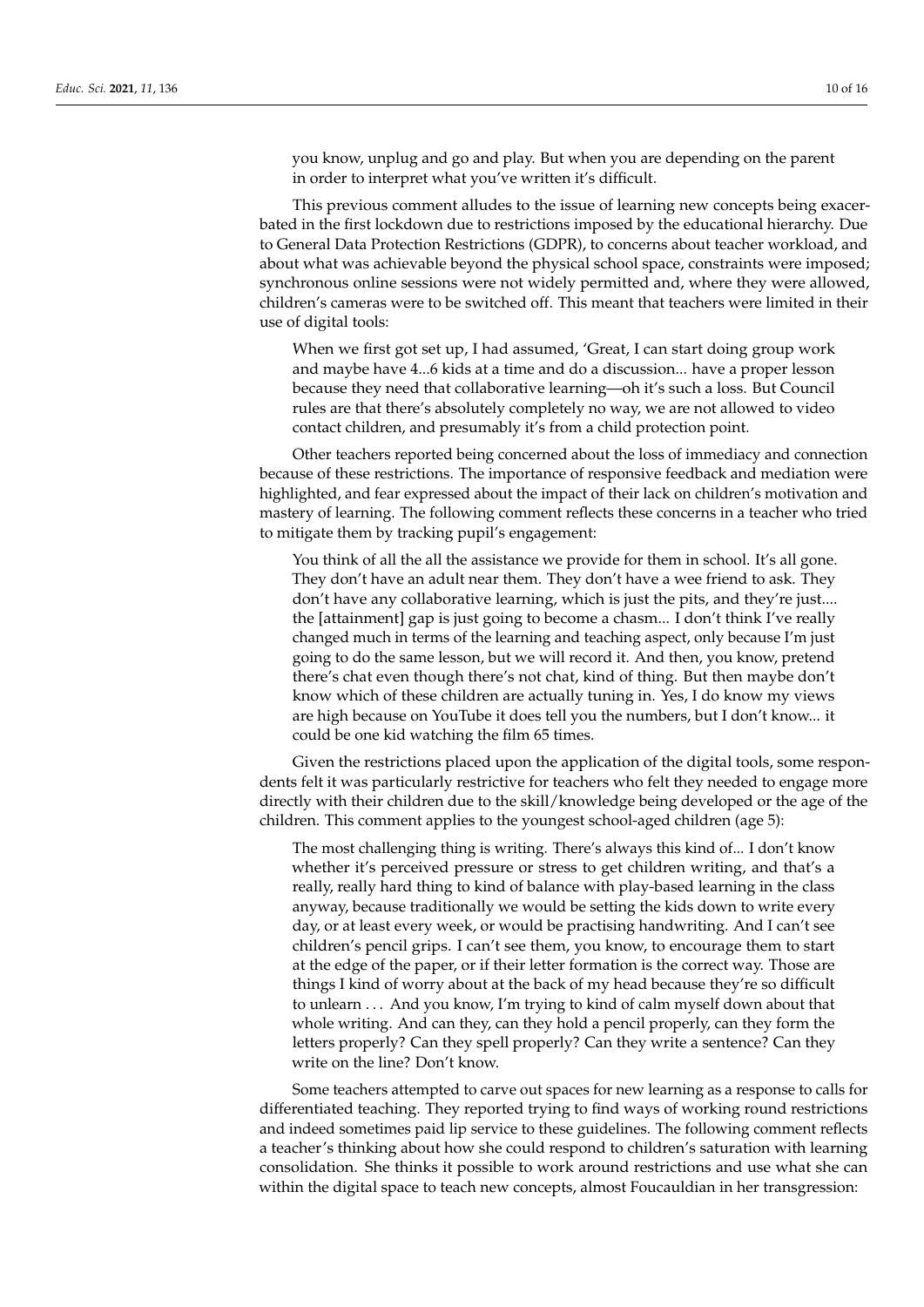I am getting to the stage with some of my maths groups where they need to learn new stuff, and the unions have been really quite adamant that we shouldn't be teaching new ideas and that this time should be for consolidation. But I mean I've got a group who are sick to death of consolidation and word problems and problem solving and they just need to learn how to do taking away with crossing out. I've got a MS Teams chat with them tomorrow, just that maths group . . . and I'm going to try and teach them it over video with no video – like audio chat.

Attention to the emotional and psychological demands of entering a national lockdown was a common theme within the interviews and it is possible that the choice to consolidate prior learning rather than deliver new learning was an expression of pastoral care rather than assumptions as to the utility of technologies. Indeed, comparing perceptions and practices relating to the acquisition of new learning between the first and second lockdown would provide valuable information as to developing attitudes and assumptions about learning in this new digital Thirdspace.

#### **4. Discussion**

This section addresses the results section and takes the data further into analysis. We have decided to address the themes as a whole which is based on the foundation of Soja's Thirdspace. We believe this is in line with our ontological and epistemological stance as outlined in the methodology section, as we agree with Hollway and Jefferson [\[9\]](#page-14-3) that were we to address each theme in isolation such fragmentation of thought would diminish the argument we make. In fact, we start this discussion by referring to the impact of the school building and also the impact of its loss during lockdown on the binaries mentioned above. Elsewhere we have highlighted an increased awareness of the importance of the school building [\[14\]](#page-14-8) as a site which allows for structures and processes to bring about equity and social justice [\[26\]](#page-14-20). The closure of the school building caused the necessity for innovative ways of ensuring the continued enactment of these two values, so that teachers and Head Teachers reported numerous creative initiatives in their attempts to reach out to all children, particularly those who were deemed vulnerable [\[26\]](#page-14-20). The three themes above similarly emerge due to the loss of the physical school building and the prominence of digital technology to connect people in its absence and are thus intertwined.

Prior to the lockdown, teachers were positioned in different places along the binary representing their views on technology: do they value technology in their teaching, and how comfortable are they using it. Our analysis pushed the school building to the forefront of this debate, as we realised that the binary effectively vanished once the schools closed. Whether teachers valued or were familiar with technology became a thing of the past, as technology became the medium through which all mainstream processes took place. In this way, we acknowledge that technology provides an in-between space, a Thirdspace that gives us more possibilities than we are accustomed to. As a Thirdspace, technology can escape being pinned down to particular ways of doing even if there are always attempts to pin it down. It seems to be in the nature of technology to constantly challenge teachers and students, as it eludes capture—hence guaranteeing a constant place in Thirdspace. It has an impact on the teachers who try to reach it, as it challenges their identities and their engagement with teaching and learning, as seen in the above themes. In Theme Three, the restrictions and constraints accompanying online teaching which were issued by governing bodies and unions effectively limited attempts of teachers to engage with it, to discover new ways of being with children. Thus, it is not only the technology itself, but also the politics that come with it, that have an impact.

We agree that technology is not neutral; it changes people and spaces (schools and homes) in their attempts to engage with it. Jones and Kessler [\[27\]](#page-14-21) argue that teachers' agency and consequently their realisation of their identities were severely impacted by COVID-19 and our data suggests that engagement with technology contributed significantly to this impact. They quote a teacher describing "the need to separate her work from her personal life, something that in the COVID-19 era teachers have been increasingly un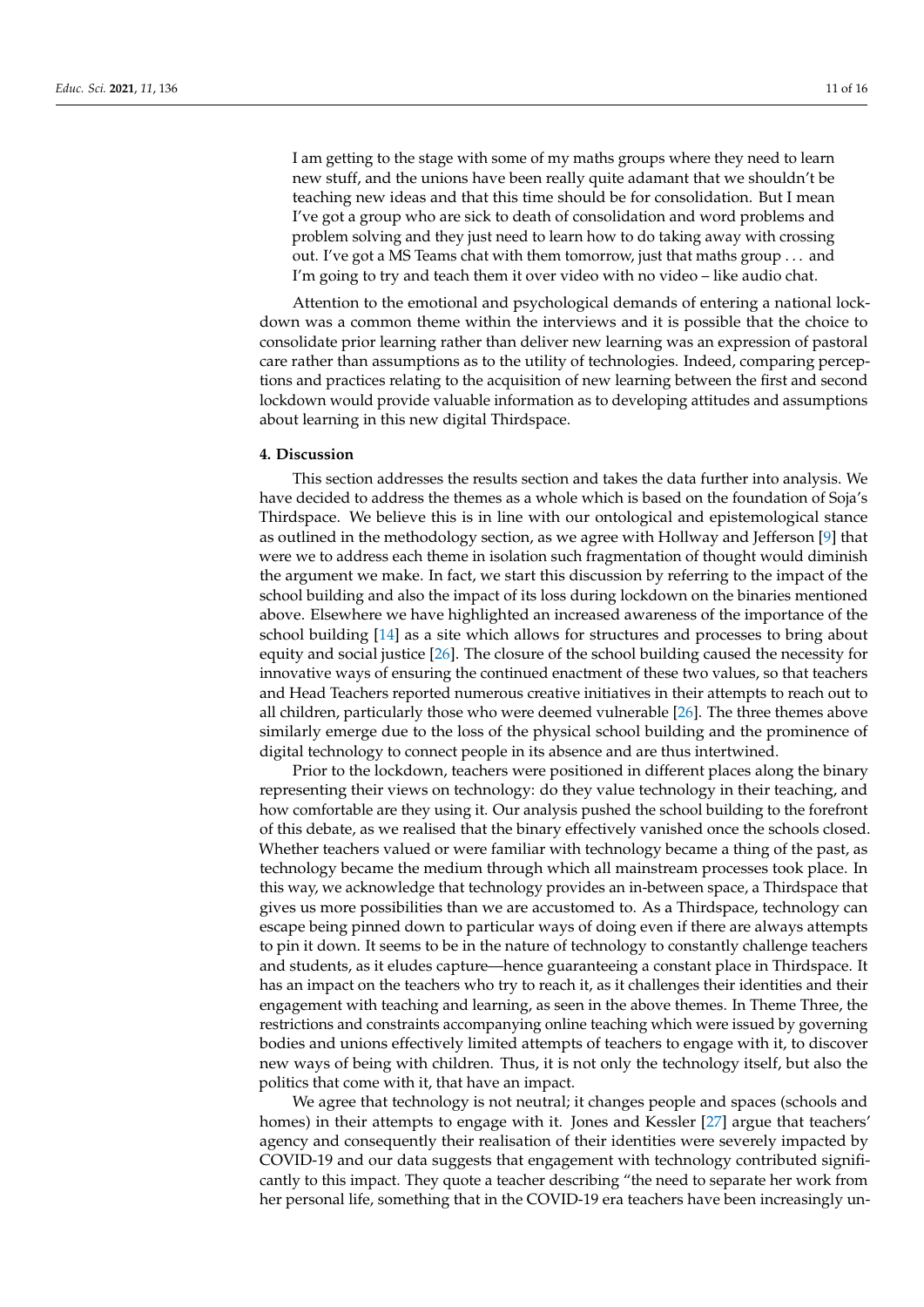able to do" (p. 3). One of the teachers in our study, in fact, remarked "that's tricky—being at home with my family and working at the same time ... It's hard to switch off", while others reported purposefully reaching out to children and families by showing snippets of themselves in their personal lives. This ranged from one teacher who developed her numeracy lessons on her croft with her two-year old being very much present in her videos, to teachers attempting hand stands as part of a school challenge to encourage pupils' well-being.

... teachers are ... reacting according to their narrative understandings of selves, schools, and students . . . teachers are now dealing with a complete disruption of their storied professional landscape and, therefore, their sense of how they know themselves and their students. Formerly, "changes ripple[d] through the school and influence the whole web of stories" (Clandinin and Connelly, 1996, p. 160), now the changes have come as something akin to a forest fire, requiring a full remaking of the landscape and teachers' stories of self [\[27\]](#page-14-21).

Many teachers in the above themes mentioned the wide range of digital tools and spaces that work on different digital platforms. This choice may place teachers under some pressure as they need to keep up with this ever-changing digital scenario, where no sooner are teachers familiar with digital platforms than they are presented with new ones to use as media for their teaching, risking appearing dated if they do not keep up. This pressure is felt by technology users and sits alongside Camilleri's [\[28\]](#page-14-22) argument that the perceived utility of a technology is related to an individual user's familiarity with that technology within the context it is to be employed within. Castells [\[29\]](#page-14-23) describes users as the 'key producers' of technology, moulding the technology to reflect their values and meet current needs. In this regard the technology itself is transformed by the user's beliefs, values and assumptions. Orlikowski [\[30\]](#page-14-24) captures this dynamic by describing technologies as embodied structures, built to be appropriated by users. Locating these ideas within the context of education, Mays [\[31\]](#page-14-25) suggests that, for technologies to be used for purposes beyond replicating and scaling traditional learning and teaching approaches, teachers must approach technologies open to new possibilities. Indeed, Mays [\[31\]](#page-14-25) argues that assumptions about pedagogy, engagement and what is 'possible' are nested within the very design of the digital learning pathways and opportunities created by educators. Yet, although our research did yield data which showed technology as malleable and flexible for those who claimed familiarity with it, other accounts reflected a view of technology as a stronger force, indeed one which pulled them out of their comfort zone. In fact, this may also be the case once teachers are familiar with a digital platform, as they may unexpectedly be asked to engage with an upgrade or even a completely different platform. Baumans' [\[32\]](#page-14-26) theory of liquid modernity argues that, as society moves forward, the pace of change also quickens in many aspects of that society. As this pace of change quickens, what was previously seen as new now has an increasingly reduced lifespan to be replaced by the new. The recently new is now seen to be old-fashioned. If we apply this theory to education and digital technologies, how does this impact on the teacher? Is there still the space and time for that shared grammar of developing practice to take seed, to grow and to flourish?

This liquidity of change is one that is very much linked to the promise of transformation of teaching and learning made to schools by the major educational technology companies. This promise is one that can be seen in the literature and at events such as educational trade shows [\[33](#page-14-27)[,34\]](#page-14-28). Indeed, Buckingham [\[33\]](#page-14-27) (p. 26) in his critique of how digital technology is sold to education argues that, "technology seems to move beyond being a mere consumer product and to assume an almost metaphysical dimension; and in the process, it is endowed with a magical ability to stimulate and transform learning and teaching". We feel this is suggestive of Soja's ephemeral and elusive nature of what inhabits Thirdspace as it "introduces a critical 'other-than' choice that speaks and critiques through its otherness... It does not derive simply from an additive combination of its binary antecedents but rather from a disordering, deconstruction, and tentative reconstitution of their presumed totalization producing an open alternative that is both similar and strik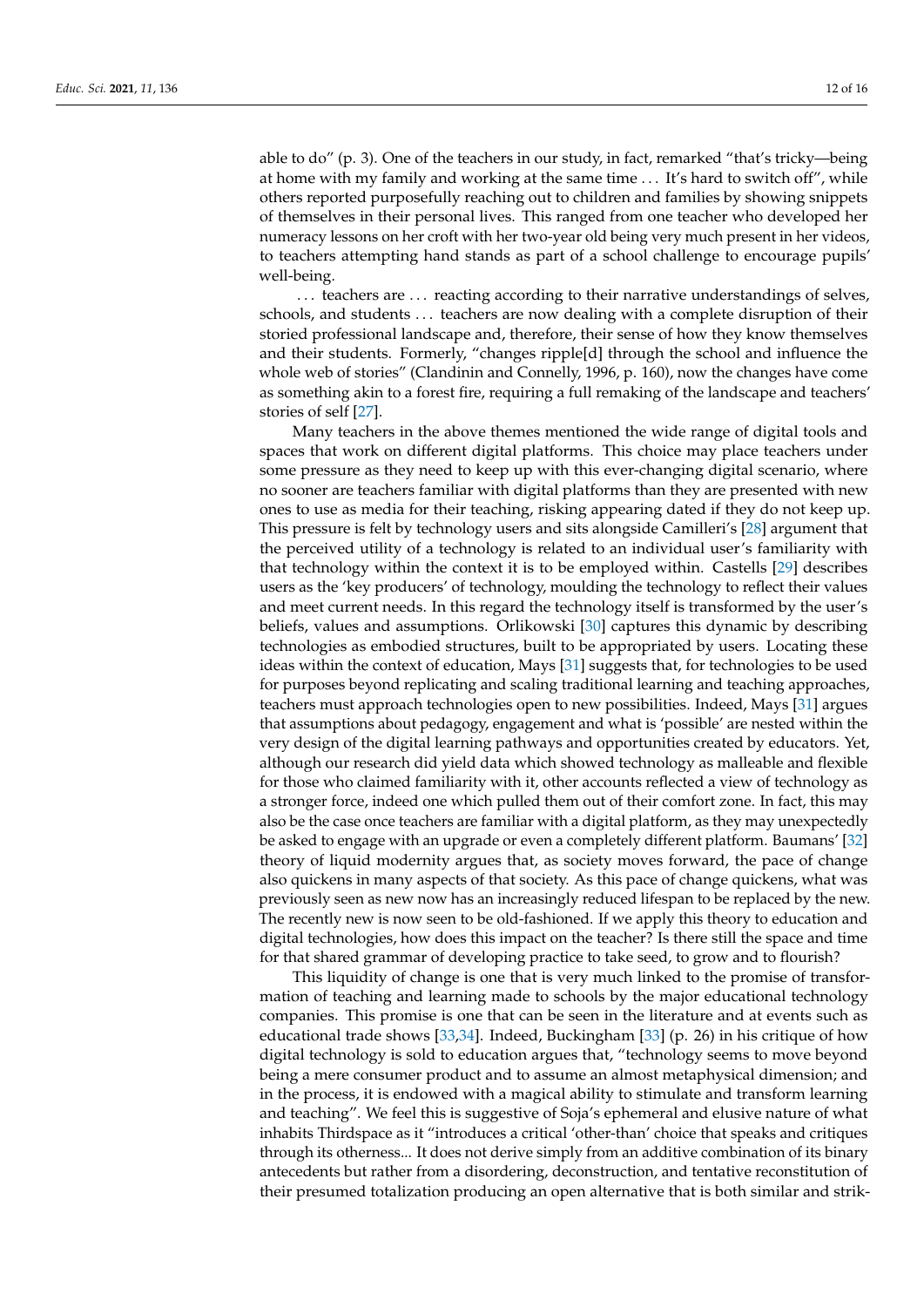ingly different" [\[8\]](#page-14-2) (p. 61). In this Thirdspace, "contradictory and seemingly incompatible ideas [are allowed] to coexist and be creatively restructured in new ways to produce new meaning" [\[35\]](#page-14-29) (p. 57).

Despite some reticence about technology use in schools [\[36,](#page-14-30)[37\]](#page-14-31) and the nature of engagement with it as dictated by the educational hierarchy, many teachers in Scotland had little option but to try to engage with it at various levels. It was evident from our data that there are different attitudes among teachers' use of technology in their practice, and this is supported by international literature  $[38–42]$  $[38–42]$ . The promise of transformation is a seductive one for education and one that could be argued, from a Scottish perspective, is still a promise that many see as unfulfilled. Indeed, commentators such as Selwyn [\[43\]](#page-15-1) (p. 9) argue that much of the rhetoric of transformation is very difficult to substantiate. Mays' [\[31\]](#page-14-25) analysis points out that new media and technology can easily be used simply to replicate the traditional teaching and learning approaches rather than offering new approaches. Selwyn [\[43\]](#page-15-1) further argues that we should treat descriptions of digital revolution, transformation and improvement as evocative and aspirational stories, rather than sober, objective and accurate descriptions of actual ongoing changes in education. As Higgins et al. [\[44\]](#page-15-2) (p. 16) argue, "overall the key implication is that the technology is solely a catalyst for change. What is it that teachers or learners actually do which brings about any improvement in learning? Focusing on the change (and the process of change) in terms of learning is essential in supporting effective use." The lockdown has highlighted that, when it comes to effective teaching and learning with digital tools and spaces, we still "don't have a shared picture of what effective practice with digital technologies look like" [\[45\]](#page-15-3) (p. 3). As Mays [\[31\]](#page-14-25) argues, new tools should not replicate what has always been done but are ideally used to rethink what is both desirable and possible in an online environment.

It was against this backdrop of an apparent deficit understanding of digital pedagogy in the traditional school-based space of teaching and learning that teachers found themselves wrestling with online teaching. Ewing and Cooper used the term 'instructional MacGyvers' to describe how teachers were feeling during the pandemic, having to improvise solutions in less than ideal circumstances [\[3\]](#page-13-2). Arguably, it is the case that what has become the default discourse around digital technologies is the need first and foremost to develop confidence and competence in tools against the already discussed backdrop of rapid change. This rapid change brings into question whether there was the time, and even an appreciation of the importance of going beyond a functional competence and to explore the underlying pedagogies of digital teaching and learning irrespective of the tool, space or device used. Lockdown presented the teaching profession with a new challenge and a new space in which it had to make sense of what it means to be an educator in the challenging context of a lockdown caused by a pandemic.

#### **5. Conclusions**

This paper looked at the impact of digital technology on teaching and learning in primary schools in Scotland during the first COVID-19 lockdown, based on a study on the lived experiences of primary teachers working in Scotland during this time. As Jones and Kessler [\[27\]](#page-14-21) remarked, "during the pandemic, the entire landscape of teachers' realities has shifted. Initially, this took place overnight, while public discourse continued to demand their accountability. While attempting to adapt her practices and materials for virtual teaching in March of 2020, a teacher's identity may have undergone one round of renegotiation, reconceptualizing her teaching values or commitments for a new modality" (p. 6). This was also reflected in Kim and Asbury's [\[46\]](#page-15-4) research.

This paper discusses that Scotland was similar to many other countries internationally in that lockdown revealed a lack of preparedness to switch to online learning and understanding of how to engage with digital technologies and pedagogies. Against this backdrop, Soja's concept of Thirdspace helped us read the data through several binaries, where technology was viewed as providing a space, and itself also being an in-between space, a Thirdspace that gives us more possibilities than we are accustomed to. These pos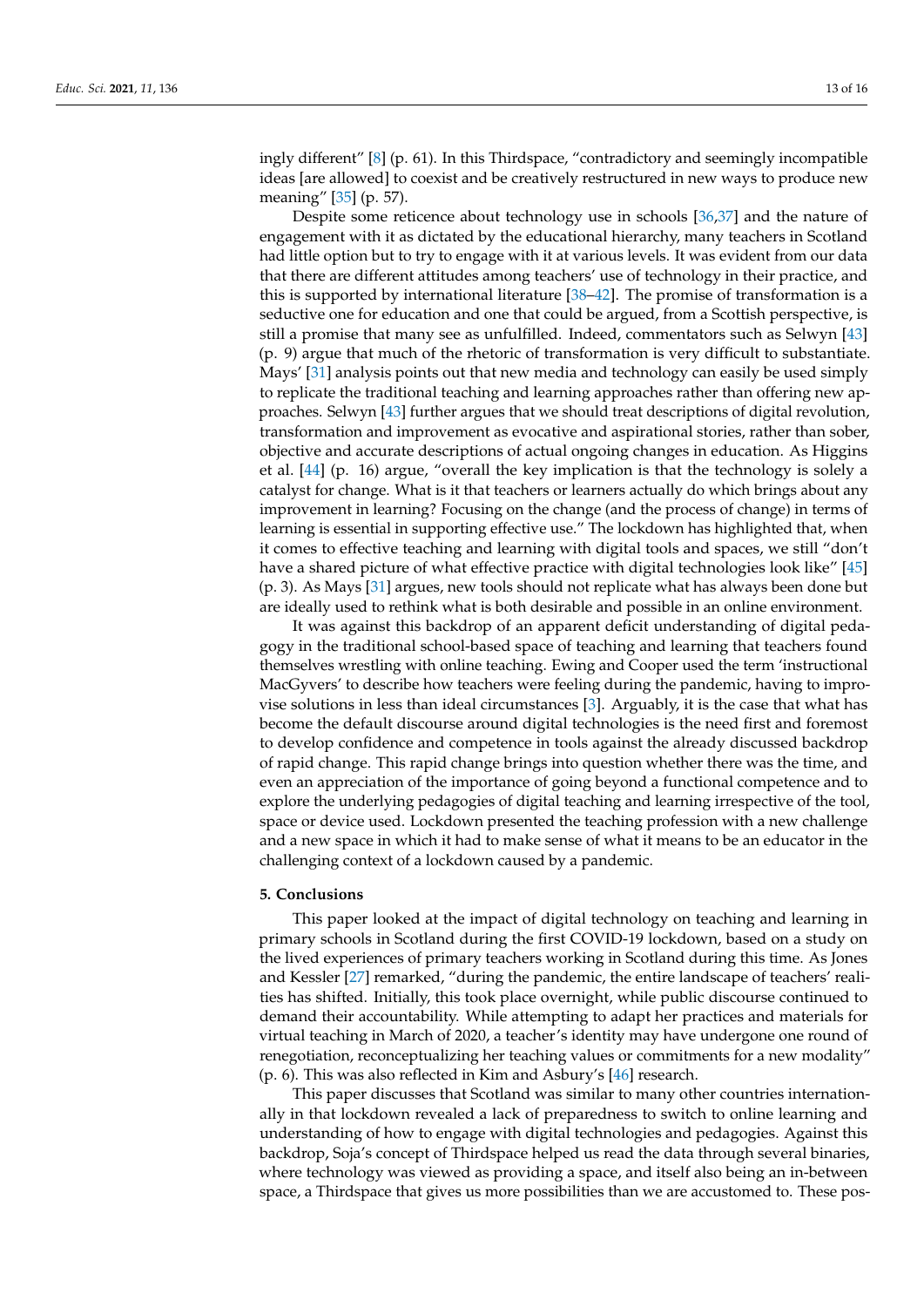sibilities, in the data analysed from the Scottish digital context, reveal that the teachers in this study were able to realise more meaningful engagement in the digital Thirdspace than had been possible, or perceived as desirable, prior to lockdown. However, the different levels of engagement and consequent competence of teachers with digital technology mean that some teachers, who had previously been very successful in their class teaching, were perceived differently and those with digital expertise were finally able to demonstrate the value of their prior engagement with digital technology. The introduction of the virtual arena of teaching and learning meant that previously well-defined binaries of teachers in school and parents at home meant that roles became blurred; teachers who were also parents found it challenging to manage both roles and had to find an-*other* way of being in their home while students' parents became intermediaries for their children and teachers to support the digital channel of communication. The Scottish Government guidance for parents not to act formally as teachers was challenging to enact in their lived reality.

A final tension concerned what was possible in terms of introducing new learning versus consolidation of learning. This was due to teachers' own uncertainty about what was achievable using digital tools exacerbated by well-meaning restrictions imposed upon how they and their students were permitted to engage with the technology. Technology, as a Thirdspace, can support teaching and learning to escape being pinned down to particular ways of doing and contradictory ideas can co-exist. It is this light that technology is seen as hopeful for teachers and students, yet as well always being a receding horizon that always needs to be aimed at. The COVID-19 lockdown brought this complexity into sharp focus. Moving forward, it is fundamental that educational policies reconceptualise how digital technology can support learning. This would enable teachers and learners to build on what lockdown has shown us to be possible and may support educational structures that transcend our embedded understanding of teaching and learning being always centred around and restricted to the local, physical environs of the school. It is hoped that, as COVID-19 becomes managed, we retain the value of what we have learned as we return to schools and the physical locus of learning and with the reinstating of previous binaries.

**Author Contributions:** All authors listed have made a substantial, direct, and intellectual contribution to the work and approved it for publication. All authors have read and agreed to the published version of the manuscript.

**Funding:** This research received no external funding.

**Institutional Review Board Statement:** The study was conducted according to the guidelines of the Declaration of Helsinki, and approved by the Institutional Review Board (or Ethics Committee) of University of Dundee (protocol code E2019-83 and date of approval 3 April 2020).

**Informed Consent Statement:** Informed consent was obtained from all subjects involved in the study.

**Data Availability Statement:** The datasets presented in this article are not readily available because the dataset is only available to the research team. Requests to access the datasets should be directed to corresponding author.

**Conflicts of Interest:** The authors declare no conflict of interest.

#### **References**

- <span id="page-13-0"></span>1. The World Bank Education Global Practice Guidance Note: Remote Learning & COVID-19. Available online: [https://](https://openknowledge.worldbank.org/handle/10986/33585) [openknowledge.worldbank.org/handle/10986/33585](https://openknowledge.worldbank.org/handle/10986/33585) (accessed on 15 January 2021).
- <span id="page-13-1"></span>2. König, J.; Jäger-Biela, D.J.; Glutsch, N. Adapting to online teaching during COVID-19 school closure: Teacher education and teacher competence effects among early career teachers in Germany. *Eur. J. Teach. Educ.* **2020**, *43*, 608–622. [\[CrossRef\]](http://doi.org/10.1080/02619768.2020.1809650)
- <span id="page-13-2"></span>3. Ewing, L.; Cooper, H. Technology-enabled remote learning during COVID-19: Perspectives of Australian teachers, students and parents. *Technol. Pedagog. Educ.* **2021**. [\[CrossRef\]](http://doi.org/10.1080/1475939X.2020.1868562)
- <span id="page-13-3"></span>4. Darling-Hammond, L.; Burns, D.; Campbell, C.; Goodwin, A.L.; Hammerness, K.; Low, E.L.; Sat, M.; Zeichner, K. *Empowered Educators: How High-Performing Systems Shape Teaching Quality around the World*; Jossey-Bass: San Francisco, CA, USA, 2017.
- <span id="page-13-4"></span>5. Humes, W.; Bryce, T. *The Distinctiveness of Scottish Education*; Bryce, T.K.G., Humes, W., Gillies, D., Kennedy, A., Eds.; Edinburgh University Press: Edinburgh, UK, 2018; pp. 118–128.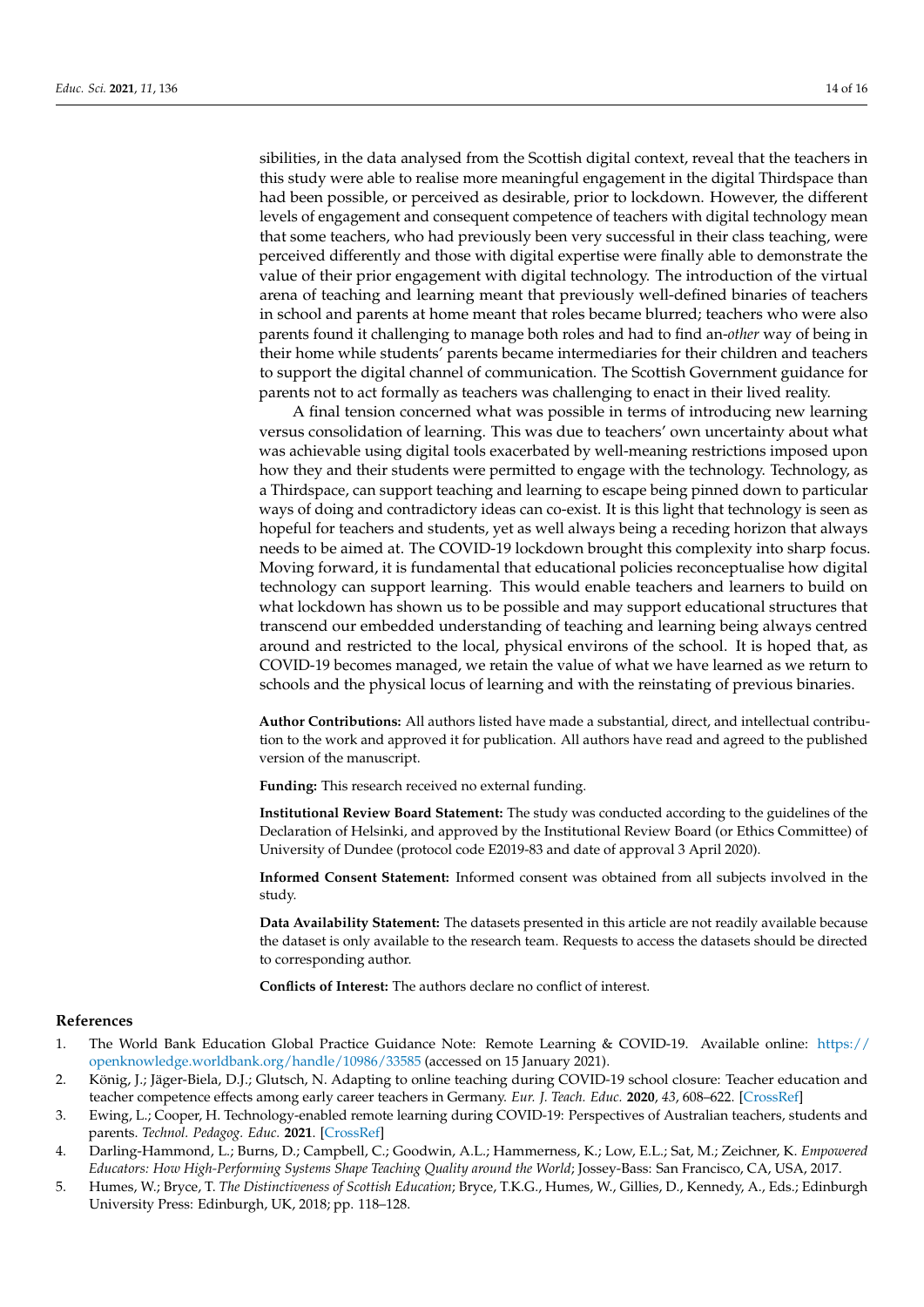- <span id="page-14-0"></span>6. United Nations Policy Brief. Policy Brief: The Impact of COVID-19 on Children. 2020. Available online: [https://unsdg.un.org/](https://unsdg.un.org/sites/default/files/2020-04/160420_Covid_Children_Policy_Brief.pdf) [sites/default/files/2020-04/160420\\_Covid\\_Children\\_Policy\\_Brief.pdf](https://unsdg.un.org/sites/default/files/2020-04/160420_Covid_Children_Policy_Brief.pdf) (accessed on 3 February 2021).
- <span id="page-14-1"></span>7. Darling-Hammond, L. *Powerful Teacher Education: Lessons from Exemplary Programs*; Wiley and Sons: San Francisco, CA, USA, 2006.
- <span id="page-14-2"></span>8. Soja, E.W. *Thirdspace: Journeys to Los Angeles and Other Real-and-Imagined Places*; Blackwell: Cambridge, UK, 1996.
- <span id="page-14-3"></span>9. Hollway, W.; Jefferson, T. *Doing Qualitative Research Differently*; Sage Publications: London, UK, 2000.
- <span id="page-14-4"></span>10. Hollway, W. *Subjectivity and Method in Psychology: Gender, Meaning and Science*; Sage Publications: London, UK, 1989.
- <span id="page-14-5"></span>11. Hayes, N. (Ed.) Theory-led thematic analysis: Social identification in small companies. In *Doing Qualitative Analysis in Psychology*; Psychology Press/Erlbaum Taylor & Francis: London, UK, 1997; pp. 93–114.
- <span id="page-14-6"></span>12. Rogers, C. *A Therapist's View of Psychotherapy—On Becoming a Person*; Constable: London, UK, 2001.
- <span id="page-14-7"></span>13. Scottish Education Research Association. Teaching and Learning in lockdown in Scotland. November 2020. Available online: <https://sites.dundee.ac.uk/teachers-covid-19-lockdown/> (accessed on 18 March 2021).
- <span id="page-14-8"></span>14. McLennan, C.; Mercieca, D.; Mercieca, D.P. What can I do? Caring relationships among teachers, students and families during COVID-19 lockdown in Scotland. *Malta Rev. Educ. Res.* **2020**, *14*, 163–181.
- <span id="page-14-9"></span>15. Bhabha, H.K. *The Location of Culture*; Routledge: New York, NY, USA; London, UK, 1994.
- <span id="page-14-10"></span>16. Beech, N. Liminality and practices of identity construction. *Hum. Relat.* **2011**, *64*, 285–302.
- <span id="page-14-11"></span>17. Potter, J.; McDougall, J. *Digital Media, Culture and Education Theorising Third Space Literacies*; Palgrave Macmillan: London, UK, 2017.
- <span id="page-14-12"></span>18. Moje, E.B.; Ciechanowski, K.M.; Kramer, K.; Ellis, L.; Carrillo, R.; Collazo, T. Working toward third space in content area literacy: An examination of everyday funds of knowledge and Discourse. *Read. Res. Q.* **2004**, *39*, 38–70. [\[CrossRef\]](http://doi.org/10.1598/RRQ.39.1.4)
- <span id="page-14-13"></span>19. Shulman, L.S. Signature pedagogies in the professions. *Daedalus* **2005**, *134*, 52–59. [\[CrossRef\]](http://doi.org/10.1162/0011526054622015)
- <span id="page-14-14"></span>20. Scottish Government. Enhancing Learning and Teaching through the Use of Digital Technology: A Digital Learning and Teaching Strategy for Scotland. 2016. Available online: <http://www.gov.scot/Publications/2016/09/9494/0> (accessed on 5 December 2020).
- <span id="page-14-15"></span>21. The Scotsman. The Force Is with Glow as Virtual Help Links up Schools. 2008. Available online: [https://www.scotsman.com/](https://www.scotsman.com/news/force-glow-virtual-help-links-schools-2463328) [news/force-glow-virtual-help-links-schools-2463328](https://www.scotsman.com/news/force-glow-virtual-help-links-schools-2463328) (accessed on 5 December 2020).
- <span id="page-14-16"></span>22. Scottish Government. International Council of Education Advisers Report 2018–2020. 2020. Available online: [https://www.gov.](https://www.gov.scot/publications/international-council-education-advisers-report-2018-2020/) [scot/publications/international-council-education-advisers-report-2018-2020/](https://www.gov.scot/publications/international-council-education-advisers-report-2018-2020/) (accessed on 5 December 2020).
- <span id="page-14-17"></span>23. Scottish Government. Coronavirus (COVID 19)—Impact on Education: Deputy First Minster Speech. 2020. Available online: <https://www.gov.scot/publications/statement-covid19-managing-impacts-scottish-education/> (accessed on 19 March 2020).
- <span id="page-14-18"></span>24. Scottish Government. Coronavirus (COVID 19)—Supporting Pupils, Parents and Teachers—Learning during Term 4. 2020. Available online: <https://www.gov.scot/publications/supporting-pupils-parents-teachers-learning-during-term-4/> (accessed on 20 March 2020).
- <span id="page-14-19"></span>25. Stiegler, B. *Taking Care of Youth and the Generations*; Stephen Barker (tr.); Stanford University Press: Stanford, CA, USA, 2010.
- <span id="page-14-20"></span>26. Ferguson, P.; McKenzie, M.; Mercieca, D.; Mercieca, D.P.; Sutherland, L. Primary Head Teachers' Construction and Re-negotiation of Care in COVID-19 Lockdown in Scotland. *Front. Educ.* **2021**, *6*, 617869. [\[CrossRef\]](http://doi.org/10.3389/feduc.2021.617869)
- <span id="page-14-21"></span>27. Jones, A.L.; Kessler, M.A. Teachers' Emotion and Identity Work During a Pandemic. *Front. Educ.* **2020**, *5*, 583775. [\[CrossRef\]](http://doi.org/10.3389/feduc.2020.583775)
- <span id="page-14-22"></span>28. Camilleri, P. The Ghost in the Machine. A Structurational Interpretation of Maltese Policies on ICT and Education. *Malt. Rev. Educ. Res.* **2017**, *11*, 127–147.
- <span id="page-14-23"></span>29. Castells, M. *The Internet Galaxy. Reflections on the Internet, Business, and Society*; Oxford University Press: Oxford, UK, 2002.
- <span id="page-14-24"></span>30. Orlikowski, W.J. Using Technology and Constituting Structures: A Practice Lens for Studying Technology in Organizations. *Organ. Sci.* **2000**, *11*, 404–428. [\[CrossRef\]](http://doi.org/10.1287/orsc.11.4.404.14600)
- <span id="page-14-25"></span>31. Burgos, D.; Tlil, A.; Tabacco, A. *Radical Solutions for Education in a Crisis Context—COVID-19 as an Opportunity for Global Learning*; Springer: London, UK, 2021.
- <span id="page-14-26"></span>32. Bauman, Z. *Liquid Modernity*; Blackwell: Oxford, UK, 2000.
- <span id="page-14-27"></span>33. Buckingham, D. *Beyond Technology: Children's Learning in the Age of Digital Culture*, (Illustrated ed.); Polity Press: Cambridge, UK, 2007.
- <span id="page-14-28"></span>34. Player-Koro, C.; Rensfeldt, A.B.; Selwyn, N. Selling tech to teachers: Education trade shows as policy events. *J. Educ. Policy* **2018**, *33*, 682–703. [\[CrossRef\]](http://doi.org/10.1080/02680939.2017.1380232)
- <span id="page-14-29"></span>35. Lauer, C. Constructing the Self in/as Thirdspace: New Potentials for Identity Exploration in the Composition Classroom. *Compos. Stud.* **2009**, *37*, 53–74.
- <span id="page-14-30"></span>36. Kist, W.; Pytash, K.E. "I love to flip the pages": Preservice teachers and new literacies within a field experience. *Engl. J.* **2015**, *104*, 131–167.
- <span id="page-14-31"></span>37. Laughter, J. ELA teacher preparation 2.0: Critical media literacy, action research, and mashups. *Contemp. Issues Technol. Teach. Educ.* **2015**, *15*, 265–282.
- <span id="page-14-32"></span>38. Kim, C.; Keller, J. Towards technology integration: The impact of motivational and volitional email messages. *Educ. Technol. Res. Dev.* **2011**, *59*, 91–111. [\[CrossRef\]](http://doi.org/10.1007/s11423-010-9174-1)
- 39. Lemon, N.; Garvis, S. Pre-service teacher self-efficacy in digital technology. *Teach. Teach.* **2016**, *22*, 387–408. [\[CrossRef\]](http://doi.org/10.1080/13540602.2015.1058594)